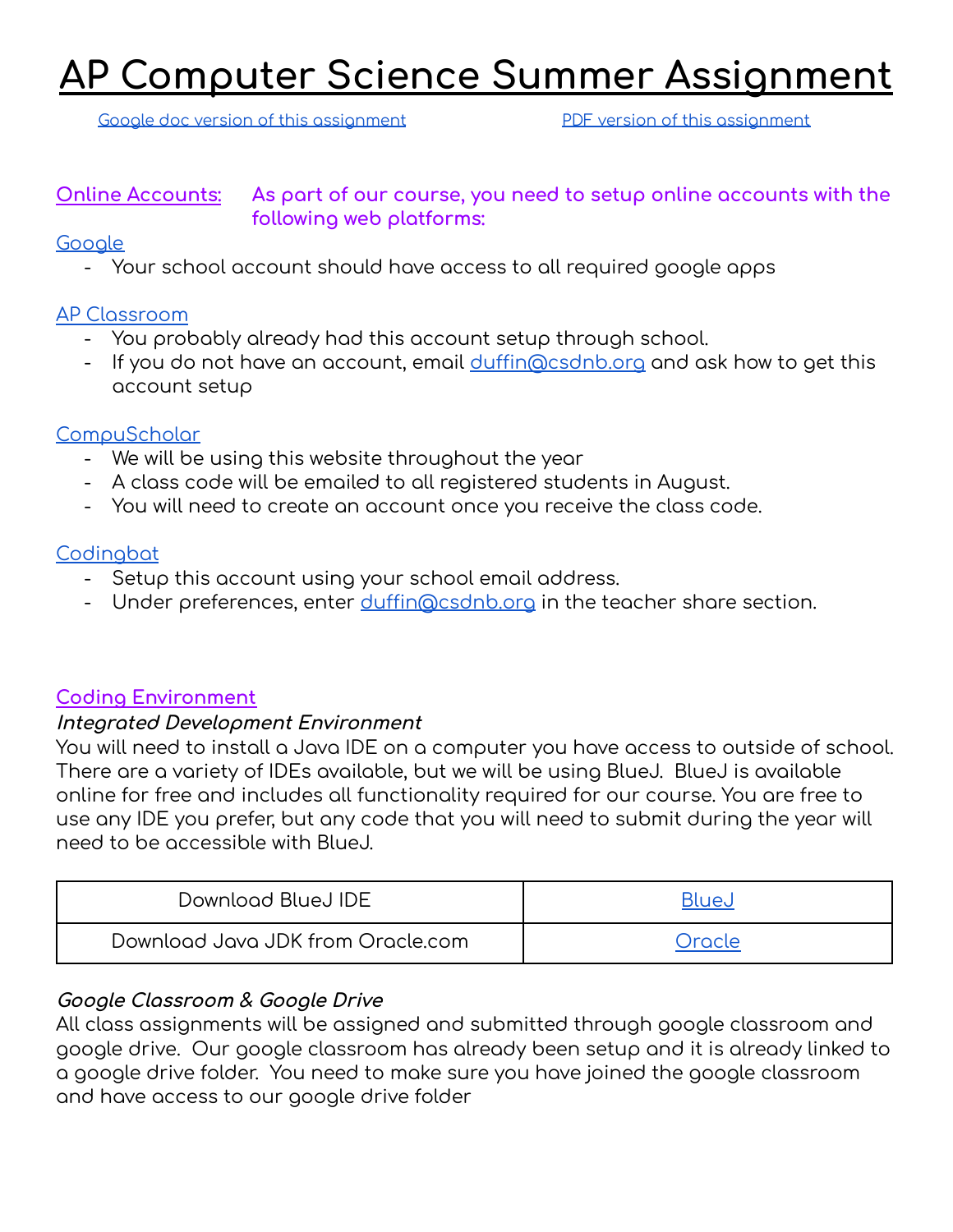| Google Classroom     | 2ixppxq                                             |
|----------------------|-----------------------------------------------------|
| Google drive folders | <b>Main Folder</b><br><b>Submitting Assignments</b> |

# **Textbook**

We will be following the course as outlined on CompuScholar and AP classroom. Since we are using these web platforms, we will not be utilizing a textbook. However, you will have access to an electronic textbook, Blue [Pelican](https://drive.google.com/file/d/12lAzyE4oDic-63D3VdAWD4xSrjEqzWpM/view?usp=sharing) Java, and we may occasionally make reference to this text. This textbook is also available for free online, but many different versions are available. Whenever we refer to this textbook, we will be using version 7.0.1. You should download this textbook and open it using Adobe [Acrobat](https://get.adobe.com/reader/) or a similar pdf reader (using a web browser is not recommended).

# **Exploring and Writing Code**

Read through Blue Pelican Java lessons 1 - 4. Complete the exercises at the end of each section. You do not need to complete any of the projects described at the end of these lessons. You need to be familiar with the following topics before the first day of class:

- How to write, compile, and execute code in BlueJ.
- Common variable types (String, int, double)
- Basic operations with Strings and numeric data

# **Summer Unit - Computing Concepts**

You will complete the first unit of the course during the summer. We will review the content of this unit during our first day of class and you will take the summer unit test on the second day of class. Once you receive your class code from CompuScholar, you will be able to access the summer unit text and video content. The text is also available using the links below. Read the text and watch the videos before the first day of class.

- Introduction to Java [Programming](https://drive.google.com/file/d/12jjK3tUTYVoFQwExUIG6iqWcIHADKqWS/view?usp=sharing)
- [Preparing](https://drive.google.com/file/d/12kIG778AUUREvTlMv08WNIvaZHskexRE/view?usp=sharing) for the AP CSA Exam
- Lesson One: The Evolution of [Computers](https://drive.google.com/file/d/12jJxal6pTFykLIMqBR789_BcYNiThmXW/view?usp=sharing)
- Lesson One Video Available through CompuScholar
- Lesson Two: Survey of [Computer](https://drive.google.com/file/d/12kKuW4gCuNZk1l0fCatDZ1huTwJlRFAs/view?usp=sharing) Hardware
- Lesson Two Video Available through CompuScholar
- Lesson Three: [Introduction](https://drive.google.com/file/d/12k6IbuuoCp_EwYi0fC4UrtNxxoEr8Pyv/view?usp=sharing) to Computer Software
- Lesson Three Video Available through CompuScholar
- Lesson Four: [Computer](https://drive.google.com/file/d/12i7XgdbiG9Em0I-EceGMg7oB42V810GZ/view?usp=sharing) Ethics
- Lesson Four Video Available through CompuScholar
- Lesson Five: [Computer](https://drive.google.com/file/d/12iKxNHcztvHUm0cgnW0QNCIy22A2tVEn/view?usp=sharing) Security
- Lesson Five Video Available through CompuScholar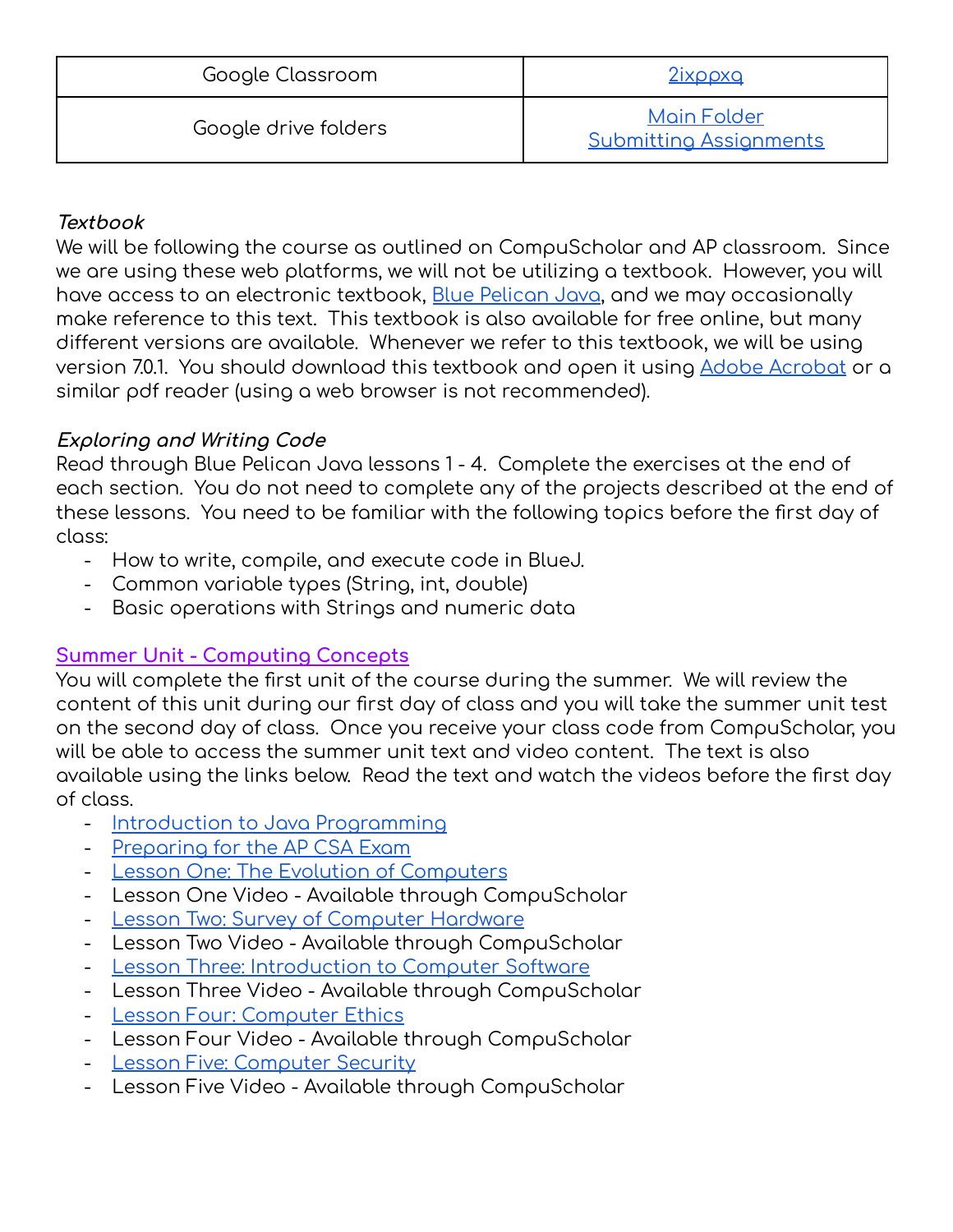# **YOUR FIRST CODING ASSIGNMENT**

Create a new BlueJ project, titled 01[LASTNAME]Summer, where [LASTNAME] is your last name. For example, Brian Crowley would create a project titled 01CrowleySummer and Damon Pearce would create a project titled 01PeareSummer.

- Create a class called "Tester".
- Open the Tester class and delete all the code in the file.
- Copy and paste the following text into the Tester class

# /\*\*

\* AP Summer Assignment

- \*
- In future coding assignments, this section will be a description of what your
- code does. You will summarize the function of your code and explain any
- \* key features. Code that is submitted without a description cannot receive
- \* full credit.
- \* Some of the text in this section is blue once it is pasted in BlueJ. Some text
- \* is red. There are also other colors. What is the meaning of the different
- \* colors? Explain the meaning of each color. Type your answer just below
- this paragraph (your answer should be blue also).

\* \* @author (Your name here)

\* @version (The date you completed this assignment)

\*/

Public class Tester

{

//Main method to execute program Public static void main(String args[])  $\mathcal{L}$ 

… Your Code Goes Here …

- }
- Change the text to include your name and the date that you completed the code.
- Replace the text "… Your Code Goes Here …" with code that will create the output below. You code should replicate the output below with the following changes.
	- Replace <Your Name> with your name.
	- Change the date comment so that the date matches the date above, next to the @version tag

# **PROGRAM OUTPUT**

FROM: <Your Name>

TO: APCS Instructor

DATE: <Date should match date in comments above>

MESSAGE: I am ready to learn Java!